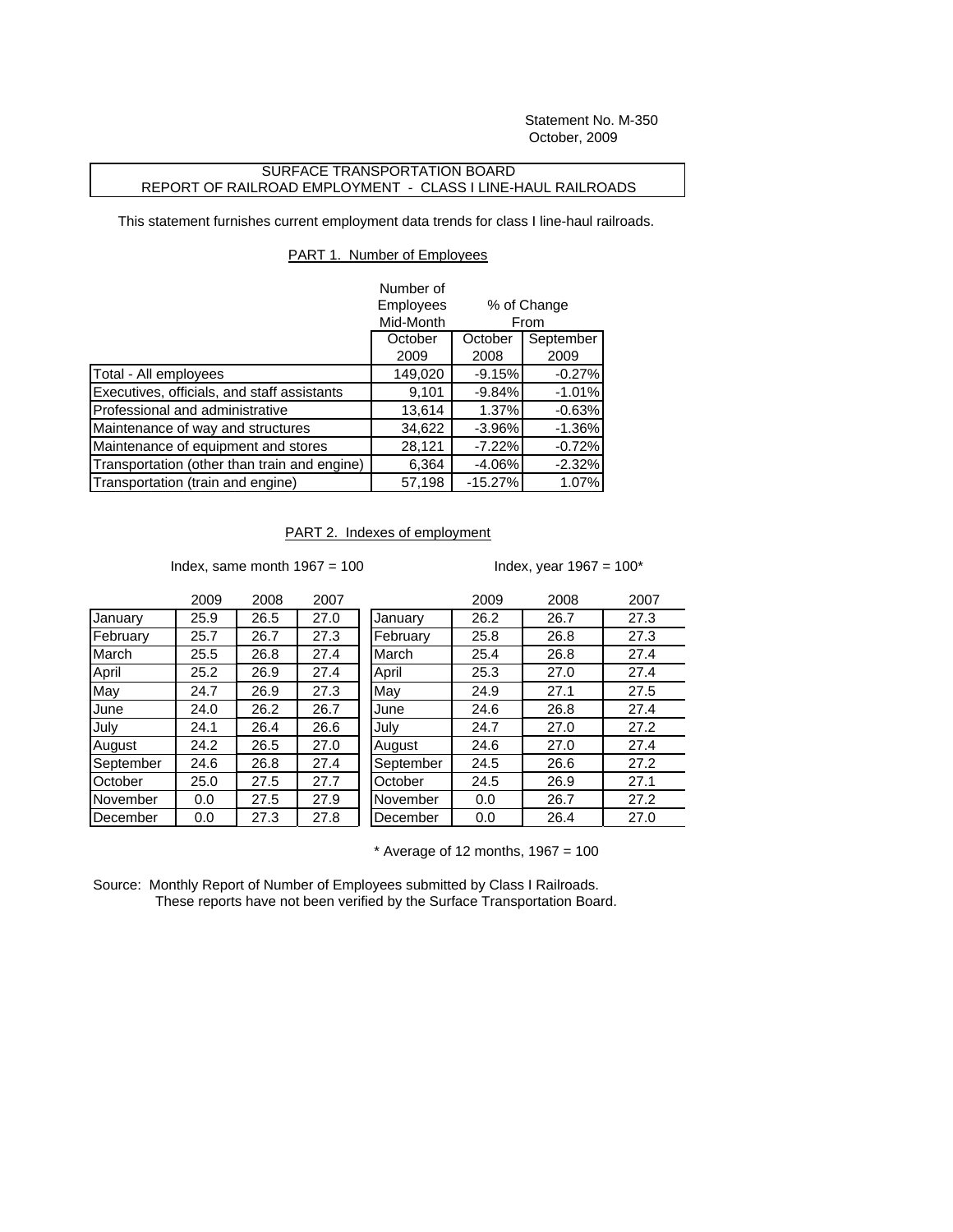| October, 2009 | L <sub>100</sub> | L200                            | L 300  | $L$ 400 | L500  | L600   | TOTAL   |
|---------------|------------------|---------------------------------|--------|---------|-------|--------|---------|
| 130500        | 1.735            | 4.024                           | 8.787  | 6,849   | 1.176 | 13,955 | 36,526  |
| 121500        | 1.160            | 2,604                           | 6.186  | 5,035   | 1.732 | 10,623 | 27,340  |
| 114900        | 369              | 501                             | 1,841  | 838     | 372   | 1,900  | 5,821   |
|               |                  |                                 |        |         |       |        |         |
| 134500        | 268              | 337                             | 456    | 354     | 81    | 1.174  | 2,670   |
| 117100        | 1.934            | 2.691                           | 5.956  | 5.143   | 1.409 | 10.453 | 27,586  |
| 137700        | 143              | 283                             | 591    | 401     | 145   | 920    | 2,483   |
| 139400        | 3.492            | 3,174                           | 10.805 | 9.501   | 1.449 | 18,173 | 46,594  |
|               |                  |                                 |        |         |       |        |         |
|               | 9.101            | 13.614                          | 34.622 | 28.121  | 6.364 | 57.198 | 149.020 |
|               |                  |                                 |        |         |       |        |         |
| 103000        | 1.397            | 4.808                           | 2.862  | 4.990   | 2.849 | 3.387  | 20.293  |
|               |                  | (Includes all CN US Operations) |        |         |       |        |         |

|              | October       | October | September     |               | % Change |  |
|--------------|---------------|---------|---------------|---------------|----------|--|
|              | 2009          | 2008    | 2009          | Year          | Month    |  |
| L 100        | 9,101         | 10,094  | 9,194         | $-9.84%$      | $-1.01%$ |  |
| L200         | 13,614        | 13.430  | 13,700        | 1.37%         | $-0.63%$ |  |
| L300         | 34,622        | 36,051  | 35,101        | $-3.96%$      | $-1.36%$ |  |
| $L$ 400      | 28,121        | 30,310  | 28,326        | $-7.22%$      | $-0.72%$ |  |
| L500         | 6,364         | 6,633   | 6,515         | -4.06%        | $-2.32%$ |  |
| L600         | 57,198        | 67,507  | 56,592        | $-15.27%$     | 1.07%    |  |
| <b>TOTAL</b> | 149,020       | 164,025 | 149,428       | $-9.15%$      | $-0.27%$ |  |
|              |               |         |               | Ratio         | Ratio    |  |
|              | 1967          |         | 2009          | Corresp.      | Average  |  |
|              | <b>Months</b> |         | <b>Months</b> | <b>Months</b> | Month    |  |
| January      | 614,766       |         | 159,511       | 25.9          | 26.2     |  |
| February     | 610,335       |         | 156,997       | 25.7          | 25.8     |  |
| March        | 608,751       |         | 154,960       | 25.5          | 25.4     |  |
| April        | 611,136       |         | 154,263       | 25.2          | 25.3     |  |
| May          | 613,824       |         | 151,536       | 24.7          | 24.9     |  |
| June         | 624,153       |         | 149,689       | 24.0          | 24.6     |  |
| July         | 623,096       |         | 150,400       | 24.1          | 24.7     |  |
| August       | 619,419       |         | 150,064       | 24.2          | 24.6     |  |
| September    | 606,714       |         | 149,428       | 24.6          | 24.5     |  |
| October      | 597,271       |         | 149,020       | 25.0          | 24.5     |  |
| November     | 593,568       |         | 0             | 0.0           | 0.0      |  |
| December     | 590,100       |         | 0             | 0.0           | 0.0      |  |
|              |               |         |               |               |          |  |

Source: Monthly Report of Number of Employees submitted by Class I Railroads. These reports have not been verified by the Surface Transportation Board.